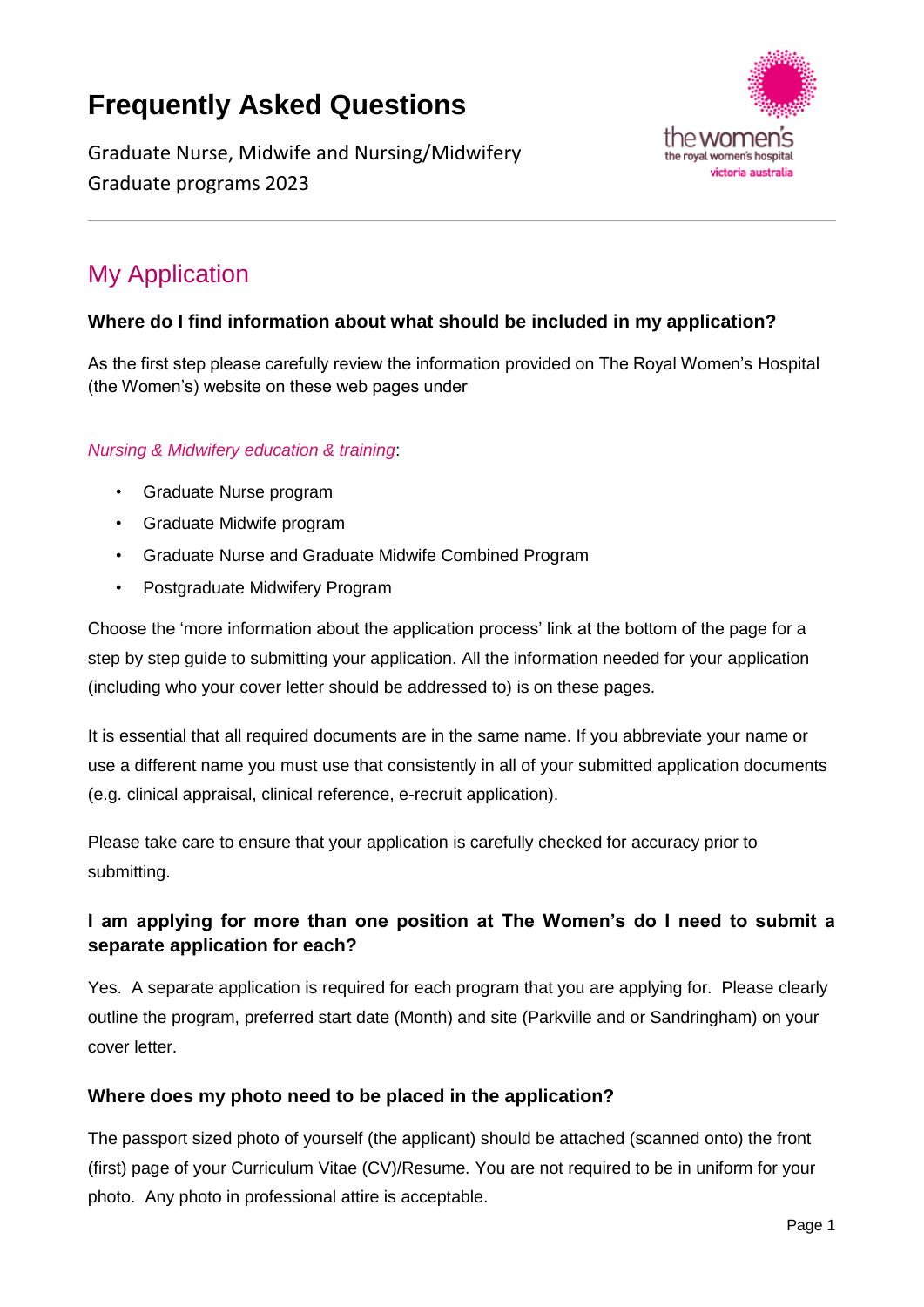### **Am I able to contact anyone at the Women's for assistance with my application?**

The Women's is an advocate for the health and wellbeing of Aboriginal and Torres Strait Islander people. Applicants who identify as being of Aboriginal and Torres Strait Islander can contact **HR.Enquiries@thewomens.org.au** for assistance with any part of their application process.

### General inquiries about Graduate program applications can be directed to **Clinical.education@thewomens.org.au**. Before making an inquiry carefully review all of the information provided on our website. Please note the application process is one of the first important steps in your transition from student to professional practice. The Clinical Education team cannot provide specific assistance to individuals (other than our Aboriginal or Torres Strait Islander applicants) with development of your application (including CV/resume contents or cover letter). Many universities provide students with information and support services when developing an application for employment, and we recommend you make use of these services.

### **I am having trouble uploading my documents. Who should I contact for assistance?**

Please contact **HR.Enquiries@thewomens.org.au** for assistance with any technical difficulties you encounter when uploading your application. The Clinical Education team is unable to provide technical assistance.

## **The information on the** *PMCV/Victorian Allocation and Placement System (APS) – formerly Computer Match* **web site is different to the information on the Women's web site. What should I do?**

Please use the information on the Women's web site as the primary source of information when completing your application for the Women's as this web site is regularly updated. This FAQ document is also regularly updated in response to common questions.

## **Will extra documentation such as certificates of achievement or recommendation letters or information about additional professional development strengthen my application?**

Please do not provide any other documents other than those outlined in the application process. Additional achievements can be noted on your CV/Resume. Please keep information brief and succinct.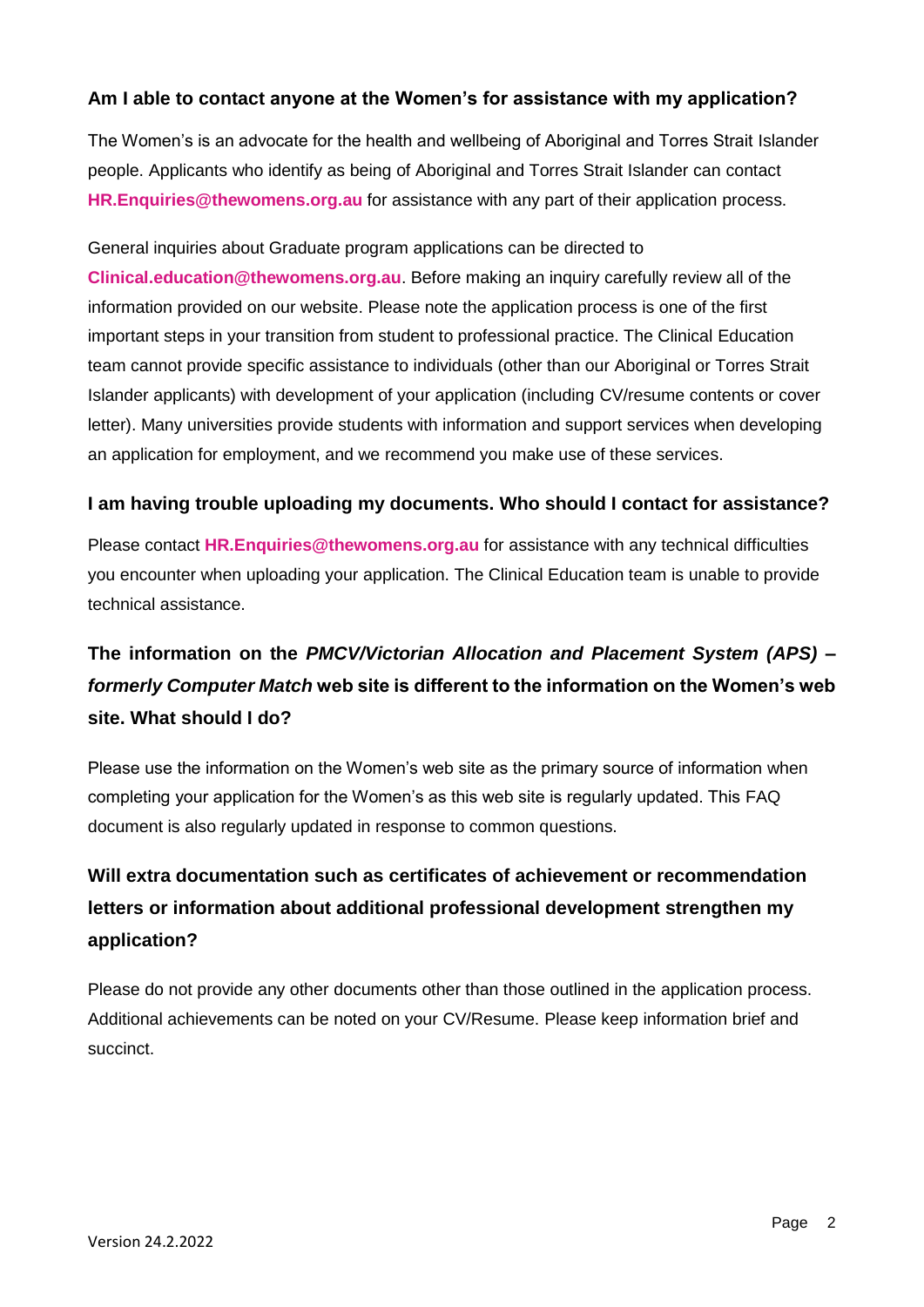# Clinical Appraisals

### **Which clinical appraisals do I provide?**

Clinical appraisals requested are completed when you attend clinical placements. Only the interim and final assessment components of these clinical appraisals are required.

Applicants for our Graduate Midwifery, Graduate Nursing or Graduate Nursing/Midwifery (Combined) programs are asked to provide copies (even if your clinical appraisals are from "Pebble Pad") of your two most recent clinical appraisals. These can be nursing or midwifery for those applying for the Graduate Nursing/Midwifery (Combined program) - however they should be your most recent appraisals.

Certification of clinical appraisals is *not required*. Certification remains a requirement for your academic transcript only.

Students using Pebble Pad or Sonia (UoM) should download their appraisals from Pebble Pad or Sonia to PDF. Please do not copy and paste from Pebble Pad as this will not be accepted.

For those registrants applying directly to the Women's Postgraduate Midwifery Program only one Clinical Appraisal is required. Clinical appraisals can be from any clinical placement as long as they are the most recent. The Clinical Education team will make contact with you if we need further information about the Clinical Appraisals that you have submitted.

### **What clinical appraisal should I submit if my most recent placements are not acute placements?**

Our preference is that one of the clinical appraisals you submit is an acute care placement. If this is not possible please provide your two most recent clinical appraisals. For those completing double degree (nursing/midwifery) programs of study either a nursing or a midwifery placement appraisal. Please ensure it is the most recent appraisal you have available.

### **I am applying for the nursing and midwifery (Combined) Graduate program. Do I need to provide a nursing and a midwifery clinical appraisal?**

Please simply provide copies of your two most recent clinical appraisals (nursing or midwifery) to **Clinical.Education@thewomens.org.au** The Clinical Education team will contact you if further detail is required.

### **Should I include competency documentation (e.g. intravenous medication administration) with my clinical appraisal?**

No. Competency documents or completed clinical hurdle documents do not need to be submitted with your clinical appraisals. Please do not include these in your application.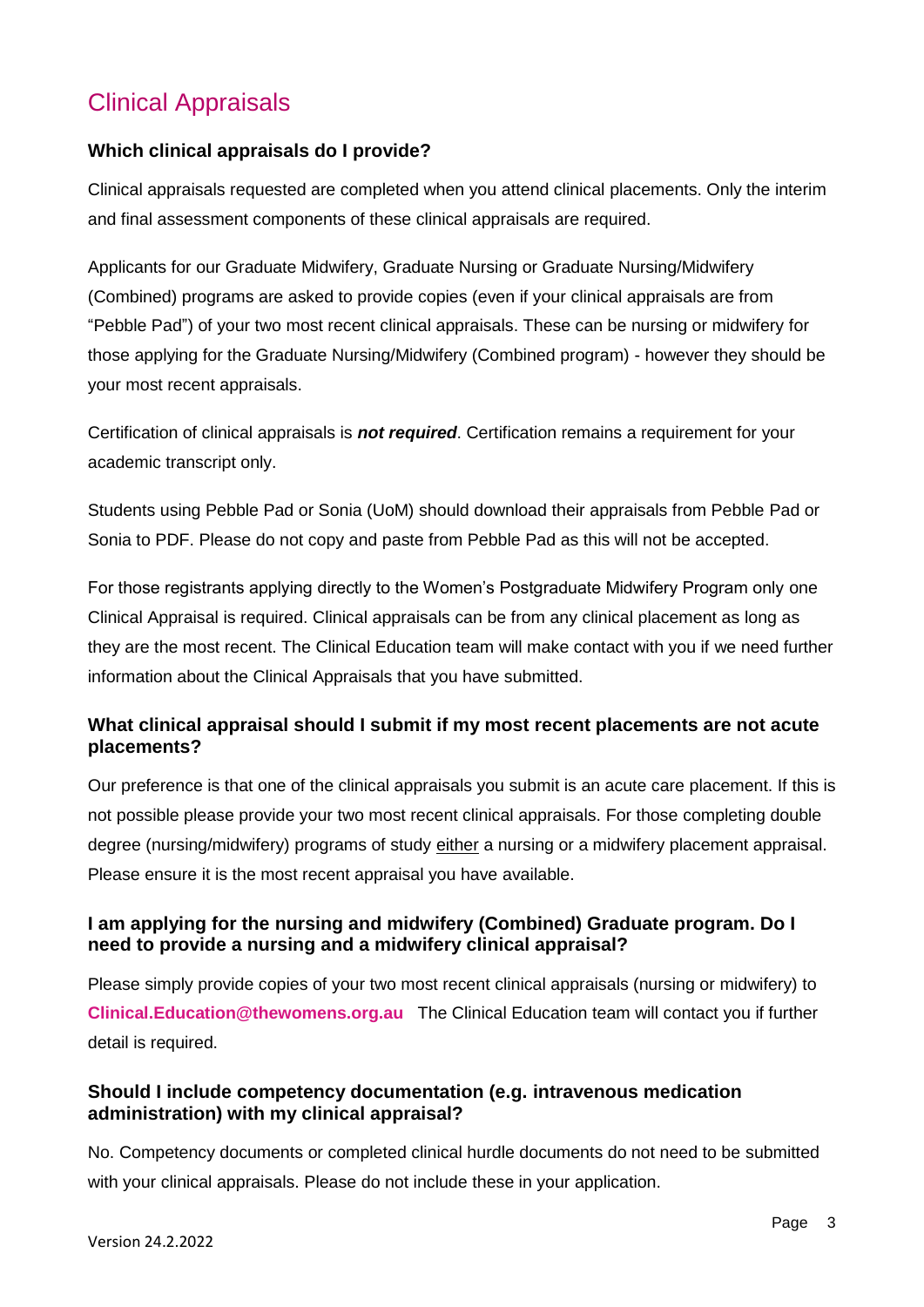### **I am applying for the Nursing Graduate program and my most recent clinical appraisal was from mental health. Can I submit this clinical appraisal?**

Yes, so long as it is a copy of your most recent clinical appraisal.

# Academic Transcript of Results

### **I have not yet received my academic transcript of results. Will this impact my application?**

No. Please submit interim results if you have received them, otherwise please upload a word document stating that you will email your results once you receive them.

### **Referees**

You need to nominate two referees via the Victorian Allocation and Placement System (APS) website. You do not need to submit a Clinical Reference Check form directly to the Women's. Post Graduate midwifery applicants from an employed mode ONLY will need to include the contact details of two referees on their CV.

## **Eligibility**

### **I am an applicant from outside Victoria. Can I apply for a graduate program at the Women's?**

The Royal Women's Hospital recruits all graduate places (other than our Postgraduate Midwifery Program) through the Postgraduate Medical Council of Victoria (PMCV) /*Victorian Allocation and*  **Placement System (APS)**. First round applicants must be current residents of Victoria. It is exceptionally rare that The Royal Women's Hospital proceeds beyond a first round application process. Please review the PMCV Computer match requirements, see: **http://computermatching.pmcv.com.au/public/matches/gnmp.cfm**

### **I am an international applicant. Can I apply for a Graduate Program at the Women's?**

The Royal Women's Hospital recruits all graduate places (other than our Postgraduate Midwifery Program) through the Postgraduate Medical Council of Victoria (PMCV) Computer match framework. Temporary residents/international full fee paying students are not eligible for participation in Computer match. For further information please review the PMCV website **<http://computermatching.pmcv.com.au/public/matches/gnmp.cfm>**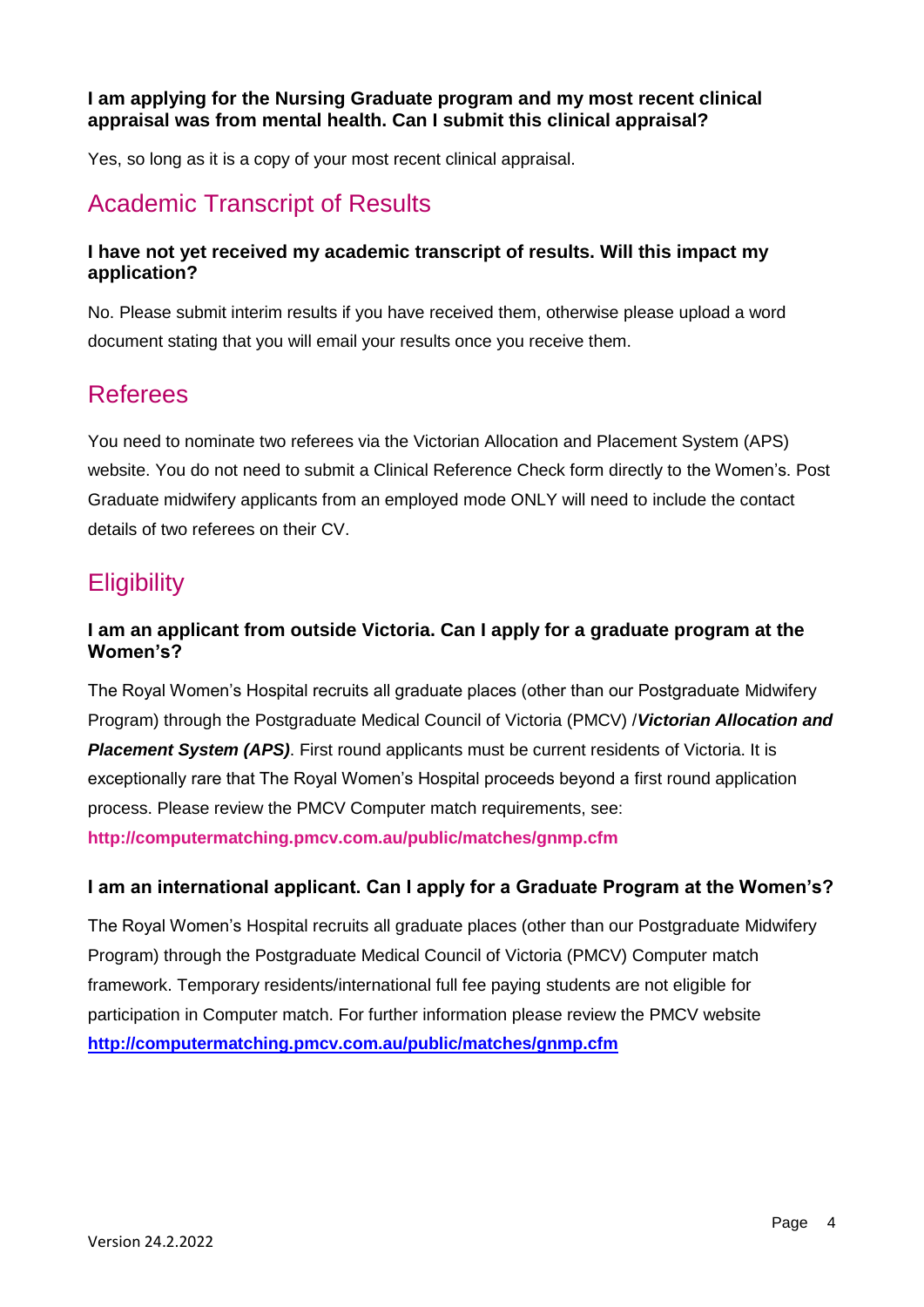### **I am a Registered Nurse and will be completing a postgraduate midwifery qualification (e.g. Graduate Diploma of Midwifery Program). Do I need to register with PMCV (formerly Computer Match)?**

If you are a Registered Nurse who has completed a Graduate Diploma of Midwifery Program via an employment model you will apply directly to the Women's. You do not need to apply through Postgraduate Medical Council of Victoria (PMCV) /*Victorian Allocation and Placement System (APS)*. In your application you will need to provide the names of two clinical referees. If you are a Registered Nurse who has completed a Graduate Diploma of Midwifery Program via a clinical placement model you must register with the Postgraduate Medical Council of Victoria (PMCV) /*Victorian Allocation and Placement System (APS)* as part of your application process. In your cover letter please identify your pathway of qualification as a midwife (employment or clinical placement model).

For further information about your eligibility for this program please see the information on the Women's website. If after review of the information on The Women's website you remain unsure about your eligibility please email clinical education and we will assist your inquiry.

### **I have not completed a clinical placement at the Women's. Will this impact my application?**

Our graduates at The Women's come from all universities and differing placements across Victoria. Completion of a placement at the Women's has no impact on the outcome of your application.

# The Program

**Are nursing rotations available at Sandringham if I apply for a Combined Graduate Program?** No – Nursing rotations are only available at The Women's Parkville.

### **Do graduates rotate to special care nursery as part of the graduate midwifery program?**

Midwifery graduates at Sandringham rotate into special care nursery. Midwifery graduates at Parkville do not rotate into the Neonatal Intensive and Special Care Nursery (NICU) at Parkville during their graduate year. A rotational program to NICU at Parkville is available from team (midwifery) after completion of a graduate year. Due to the complexity of babies cared for in NICU at Parkville completion of ongoing studies in NICU is required for ongoing employment NICU employment at Parkville. The Women's are engaging with their University partners to provide pathways for the single registrant midwife to complete post graduate NICU qualifications in order to work in NICU.